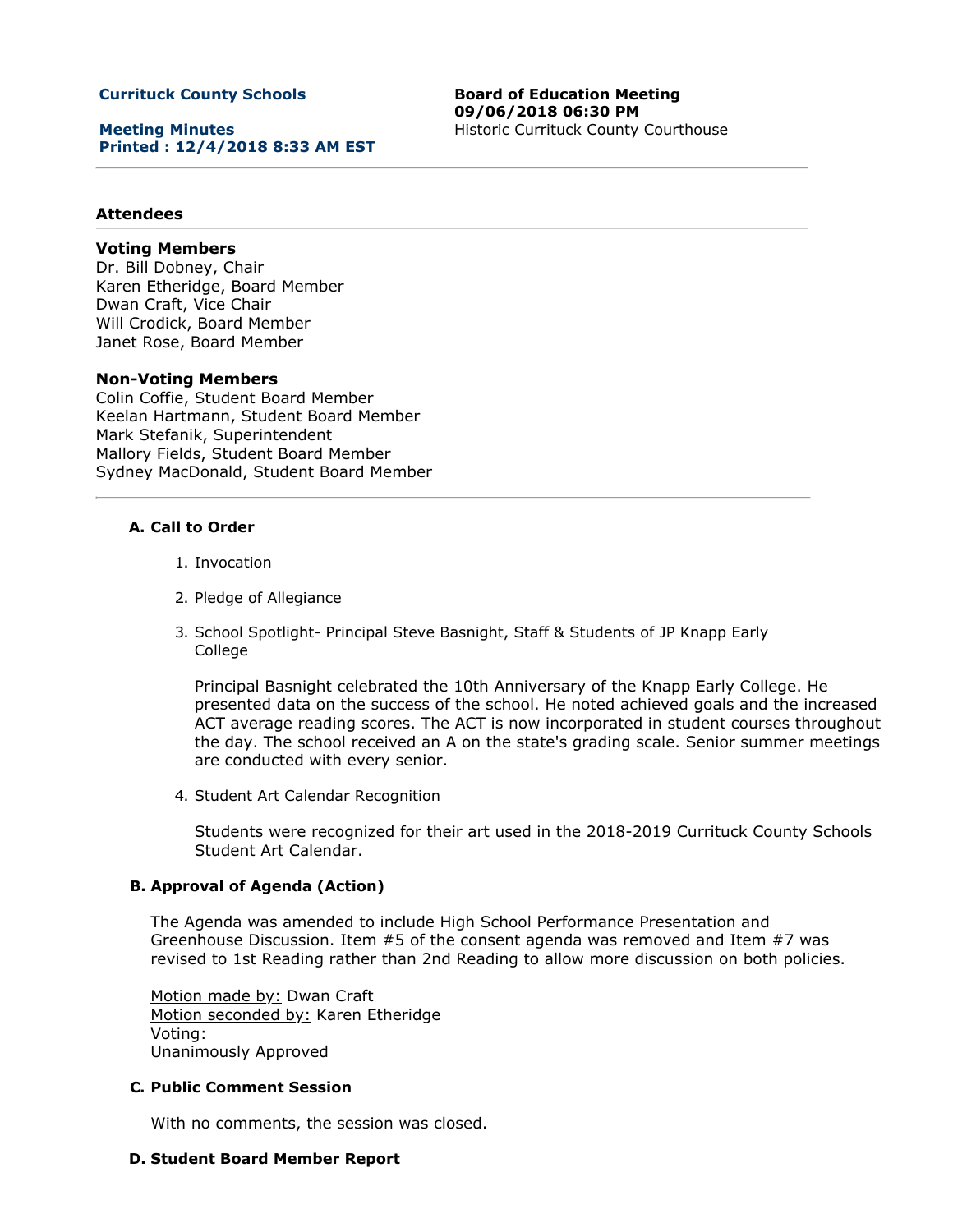Student Board Members reported on back to school events, schedules and athletics.

## **E. Discussion Item: Confidential Information**

Dr. Dobney presented past performance data on the schools. He said he was attacked in a recent article in the Daily Advance and it was incorrect when it was stated that while he served as Superintendent and Board Chair the district's performance had declined. Dr. Dobney added that while he was serving, CCHS was noted as one of the top 10 most improved high schools in the state. Janet Rose asked where the 2017-2018 data was obtained. Superintendent Stefanik said a full report would be given at the October meeting.

Janet Rose said the current CCHS greenhouse has been in use since 1976. The sprinkler and heating systems are not working properly. Students have tried to get grants and even presented plans for a new greenhouse to the County Commissioners. She added how different funding avenues have been researched. Student Board Member Sidney MacDonald said she noticed the greenhouse was in bad shape. Karen Etheridge said she supported funding a new greenhouse. Commissioner Hall, who was in the audience, said he was exploring the issue. Superintendent Stefanik said in January 2019 requests for the following year's Capital Outlay projects will be reviewed and there may be funds available to start the project.

Will Crodick said he would like to see the full Capital Outlay request. He also mentioned an agriculture site that offers grants. Janet Rose made a motion to review current Capital Outlay money or use the Fund Balance to support the greenhouse project by funding 1/2 of the cost. Karen Etheridge supported the motion. Will Crodick questioned the cost of demolition and concerns with using the Fund Balance. Mr. Crodick made a friendly amendment to obtain more information over the next two moths and make a collective decision. Superintendent Stefanik said he would review this year's savings on Capital Outlay projects and possibly next year's funds to help fund the greenhouse. Mrs. Rose said the greenhouse has been discussed since May with no movement. The motion was withdrawn and would be place on the October work session for discussion.

Will Crodick then referenced the Daily Advance article that Dr. Dobney had mentioned earlier. Mr. Crodick said he was not pleased with the 50% efficiency in Math. He said a new hire was also mentioned in the article and he found the statement to be undermining to staff members, to the Board, the Superintendent and also hurts the confidence of the parents. Mr. Crodick said confidential information related to staff committees and personnel should not be shared. He said he had lost faith in Dr. Dobney's ability and asked him to step down as Chairman. Dobney said he expressed his fist amendment right and refused to step down as Chairman. Mr. Crodick said that he did not lie to the newspaper and undermining does not help any of the students. He also said the district is not performing as well as it once was. He said that 50% of something is not success. Dr. Dobney said he never said he did not support the new hire. Mr. Crodick said it was about being kind. He made a motion requesting that Dr. Dobney be removed as Chairman. The motion was not seconded and failed.

- 1. High School Performance
- 2. Discussion on CTE Greenhouse

## **F. Consent Agenda (Action)**

Item #7 was revised to 1st Reading and Item #5 was removed to allow for more discussion.

Motion made by: Dwan Craft Motion seconded by: Karen Etheridge Voting: Unanimously Approved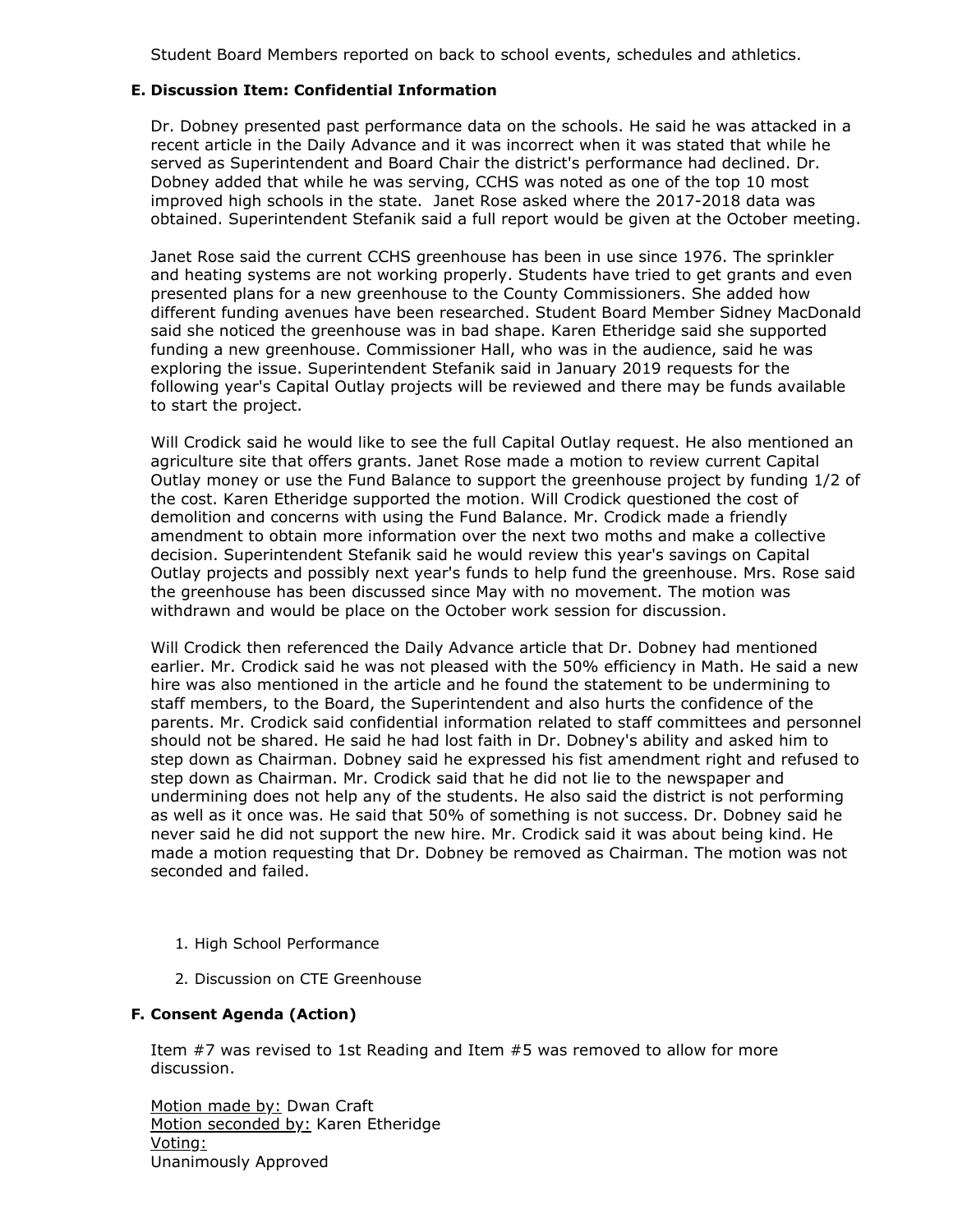- 1. Personnel Report Dated September 6, 2018
	- a. (c) Leave Report
- 2. 1st Reading of Revision to Policy 3410
- 3. 1st Reading of Revisions to Policy 6420 Contracts with the Board
- 4. 1st Reading of Revisions to Policy 9120 Bidding for Construction Work
- 5. 2nd Reading of Revisions to Policy 5010 Parent Organization
- 6. 2nd Reading & Adoption of Policy 9115 Prequalification of Bidders for Construction Projects
- 7. 2nd Reading & Adoption of Revisions to Policy 1710/4021/7230 Prohibition Against Discrimination Harassment and Bullying
- 8. Contract Listing:
	- a. Outer Banks Physical Therapy, LLC
- 9. Closed Session Minutes for August 2, 2018
- 10. Board Meeting Minutes August 2, 2018
- 11. Closed Session Minutes for May 17, 2018
- 12. Title I Approval

## **G. Information Items**

1. Work Session - October 4, 2018- Knapp Professional Learning Center, 4:00 p.m.

2. Board of Education Meeting- October 4, 2018- Historic Currituck County Courthouse, 6:30 p.m.

## **H. Board Members & Superintendent Comments**

Superintendent Stefanik said the district recently received three safety grants - including funds for an additional SRO and Social Worker.

Mr. Crodick spoke about the recent joint commissioners meeting and how capacity numbers needed to be agreed upon.

Mrs. Rose asked parents and the community to please volunteer in the schools. She added that collecting box tops was a helpful way to support the schools.

Dr. Dobney asked for anyone interested in driving a school bus to contact the district.

Mrs. Etheridge welcomed Dr. Matney to CCHS. She wished Principal Steve Basnight the best with his new position as Superintendent of Hyde County.

It was announced that on September 15, 2018 Currituck County will celebrated its 350th Year Celebration with an array of related events. On September 10th the Board will meet with the Tourism Board and there is a scheduled meeting with the State Superintendent on September 14th to discuss CTE funding.

## **I. Adjourn Meeting (Action)**

Motion made by: Karen Etheridge